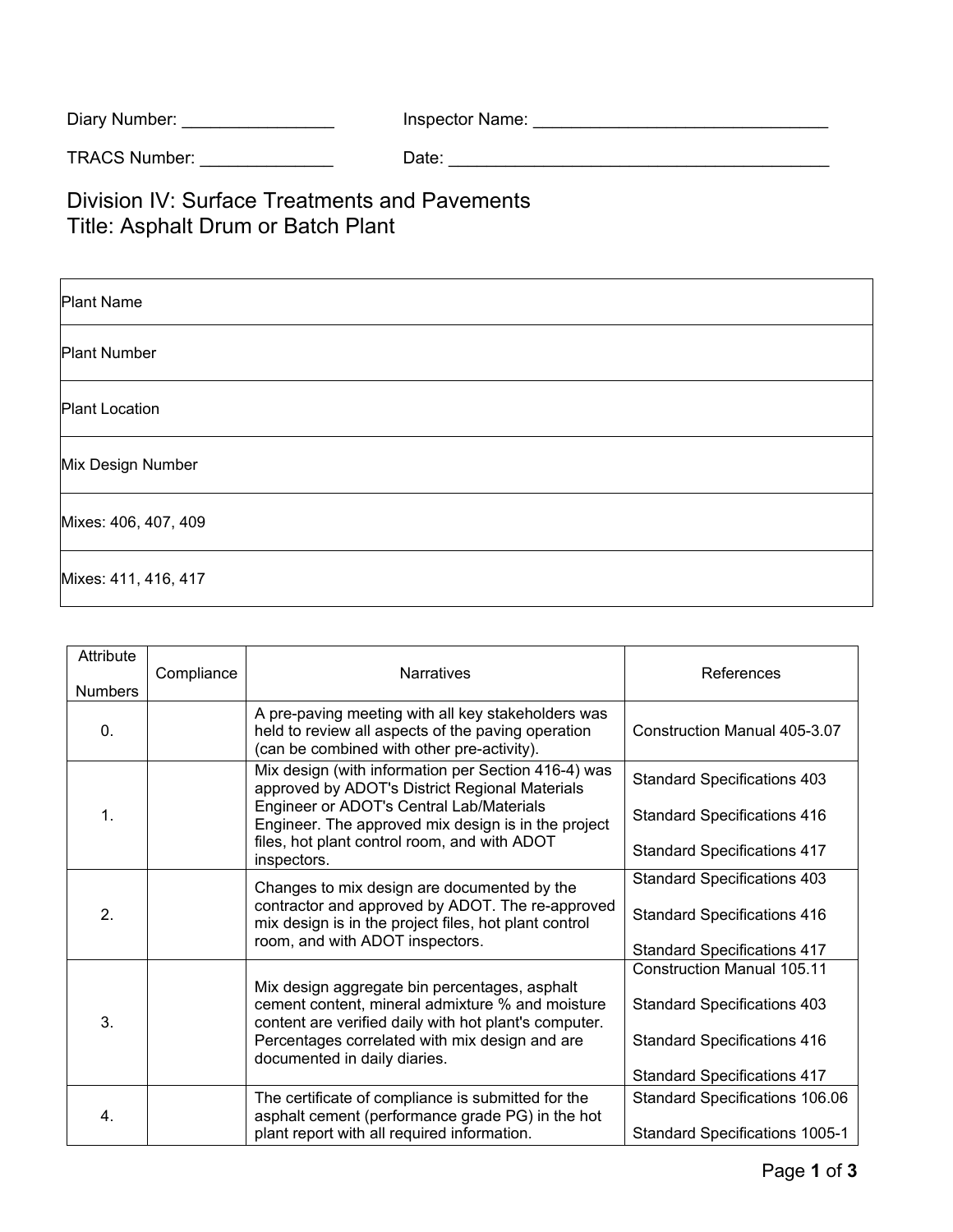| 5.  | All required samples are obtained. Sampling is<br>performed correctly and sample containers are the<br>correct size and type, and are documented in daily<br>diary.                                                                                                       | <b>Construction Manual 105.11</b><br><b>Materials Testing Manual</b><br>Appendix C Series 900 (Table<br>2 and Table 3)                                                             |
|-----|---------------------------------------------------------------------------------------------------------------------------------------------------------------------------------------------------------------------------------------------------------------------------|------------------------------------------------------------------------------------------------------------------------------------------------------------------------------------|
| 6.  | ADOT inspector is monitoring the hot plant and<br>witnessing sampling performed by the Contractor.                                                                                                                                                                        | <b>Construction Manual 105.11</b><br><b>Standard Specifications 403</b><br><b>Standard Specifications 416</b><br><b>Standard Specifications 417</b>                                |
| 7.  | The required inspection and testing standards are<br>available to technicians.                                                                                                                                                                                            | <b>Construction Manual 405-3.07</b><br>Placing and Finishing (A)<br><b>Standard Specifications 403</b><br><b>Standard Specifications 416</b><br><b>Standard Specifications 417</b> |
| 8.  | Adequate and safe stairways (if applicable) are<br>provided to permit easy and safe access to obtain<br>the material samples.                                                                                                                                             | AASHTO M 156<br>OSHA 1926-1052<br><b>Standard Specifications 403-2</b>                                                                                                             |
| 9.  | SECTION 407 ONLY: Before beginning production,<br>the cold feed is calibrated.                                                                                                                                                                                            | <b>Standard Specifications 407-</b><br>6.03                                                                                                                                        |
| 10. | If mineral admixture was used, the project verified it<br>was on the Approved Materials Source List. Mineral<br>admixture is Portland Cement I or II, Blended<br>Hydraulic Cement Type IP, or Hydrated Lime. The<br>date of verification was recorded in the daily diary. | <b>Construction Manual 105.11</b><br>Materials Practice and<br>Procedure Directives 13a 2.5                                                                                        |
| 11. | The plant belt scales and meters have been<br>calibrated (sticker / certification verified) and<br>documented in the daily diary or documentation is in<br>the project files.                                                                                             | <b>Construction Manual 105.11</b><br><b>Standard Specifications 109.1</b>                                                                                                          |
| 12. | The platform truck scales and/or silo load cells are<br>certified every 365 days, or after being moved to a<br>new location. Platform truck and/or silo load cells<br>dates are documented in the daily diary or<br>documentation is in the project files.                | <b>Construction Manual 105.11</b><br><b>Standard Specifications 109.1</b>                                                                                                          |
| 13. | FOR BATCH PLANT ONLY: If the pug-mill is not<br>enclosed, a dust hood is provided.                                                                                                                                                                                        | AASHTO M 156<br><b>Standard Specifications 403-2</b>                                                                                                                               |
| 14. | The mineral admixture is added and thoroughly<br>mixed prior to the mixture entering the drum dryer.                                                                                                                                                                      | Special Provisions 403-2<br><b>Standard Provisions 403-2</b>                                                                                                                       |
| 15. | Except for 407 and 411 mixes: Moisture content of<br>the combined mineral aggregate is a minimum of<br>3% by weight of the aggregate during mixing.                                                                                                                       | <b>Standard Specifications 403-2</b>                                                                                                                                               |
| 16. | For 407 and 411 mixes: Aggregate is wet with free<br>moisture on surface just prior to mixing. The<br>Engineer may require a moisture content up to 11/2<br>percent above the combined water absorption.<br>Documented in the daily hot plant report.                     | Special Provisions 403-2                                                                                                                                                           |